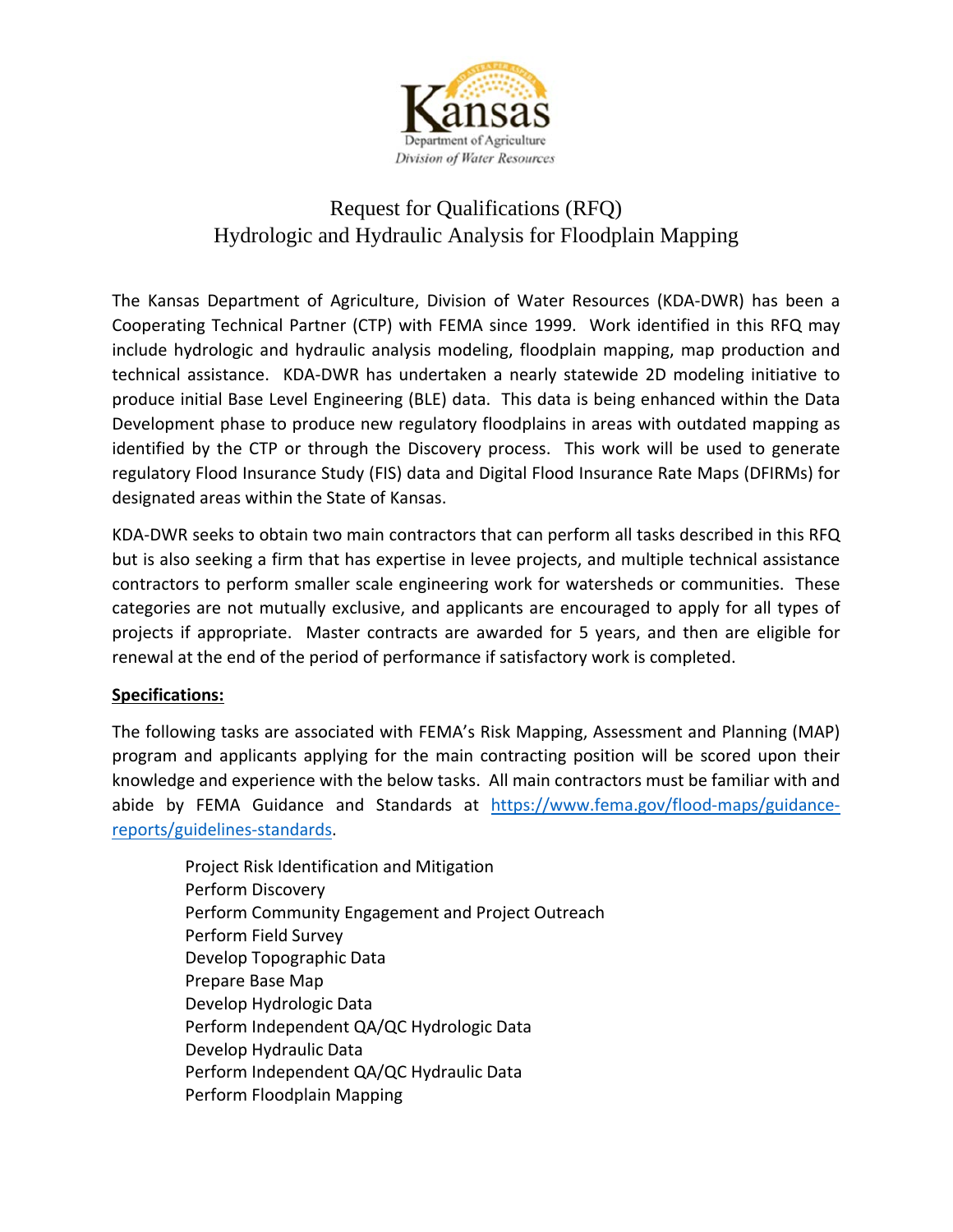Perform Independent QA/QC Floodplain Mapping Develop FIRM Database Produce Preliminary Map Products Develop Flood Risk Products Distribute Preliminary Map Products Post-Preliminary Map Production

Relevant guidance and standards for each stage of the mapping process is summarized within the table below:

| <b>Applicable</b><br><b>Guidance</b>                                                                | Perform Discovery  | Risk Communication and Outreach | <b>Acquire Base Map</b> | Perform Field Survey      | Perform Independent QA/QC:<br><b>Basemap Data</b> | Develop Topographic Data | Perform Independent QA/QC:<br><b>Topographic Data</b> | Develop Hydrologic Data   | Perform Independent QA/QC:<br><b>Hydrologic Data</b> | Develop Hydraulic Data | Perform Independent QA/QC: Hydraulic<br>Data | Perform Floodplain Mapping (Including<br>Redelin | Perform Independent QA/QC:<br><b>Floodplain Mapping</b> | Develop FIRM Database | <b>Develop Flood Risk Datasets</b> | Produce/Distribute Preliminary Map<br>Products | <b>Map Production</b><br>Post-Preliminary |
|-----------------------------------------------------------------------------------------------------|--------------------|---------------------------------|-------------------------|---------------------------|---------------------------------------------------|--------------------------|-------------------------------------------------------|---------------------------|------------------------------------------------------|------------------------|----------------------------------------------|--------------------------------------------------|---------------------------------------------------------|-----------------------|------------------------------------|------------------------------------------------|-------------------------------------------|
| Guidance for Flood<br>Risk Analysis and<br>Mapping and<br><b>Associated Technical</b><br>References | X                  | X                               | X                       | $\boldsymbol{\mathsf{X}}$ | X                                                 | X                        | X                                                     | $\boldsymbol{\mathsf{X}}$ | X                                                    | X                      | X                                            | $\boldsymbol{\mathsf{X}}$                        | X                                                       | X                     | $\boldsymbol{\mathsf{x}}$          | X                                              | X                                         |
| <b>Guidance Documents</b><br>for Stakeholder<br>Engagement                                          | X                  | X                               |                         |                           |                                                   |                          |                                                       |                           |                                                      |                        |                                              |                                                  |                                                         | X                     | X                                  | X                                              | X                                         |
| <b>FEMA Policy</b><br>Standards for Flood<br>Risk Analysis and<br>Mapping                           | X                  | X                               | X                       | X                         | X                                                 | X                        | X                                                     | $\pmb{\mathsf{X}}$        | X                                                    | X                      | X                                            | X                                                | X                                                       | X                     | X                                  | X                                              | X                                         |
| <b>Geospatial Data</b><br>Coordination<br>Guidance                                                  | X                  |                                 | X                       |                           |                                                   | X                        |                                                       |                           |                                                      |                        |                                              |                                                  |                                                         |                       |                                    |                                                |                                           |
| Automated Map<br>Production (AMP)<br><b>Best Practices</b>                                          |                    |                                 |                         |                           |                                                   |                          |                                                       |                           |                                                      |                        |                                              |                                                  |                                                         | X                     | X                                  | X                                              | X                                         |
| FEMA NFIP Metadata<br><b>Profile Specifications</b>                                                 | $\pmb{\mathsf{X}}$ |                                 | X                       | $\pmb{\mathsf{X}}$        | X                                                 | X                        | X                                                     | $\pmb{\mathsf{X}}$        |                                                      | $\pmb{\mathsf{X}}$     |                                              | $\pmb{\mathsf{X}}$                               | $\pmb{\mathsf{X}}$                                      | X                     | X                                  | X                                              | X                                         |
| Procedure<br>Memorandums                                                                            | X                  | X                               |                         |                           |                                                   |                          |                                                       |                           |                                                      |                        |                                              |                                                  |                                                         |                       | X                                  | X                                              | X                                         |
| 44 Code of Federal<br>Regulations Parts 65,<br>66 and 67                                            | X                  |                                 | X                       | X                         | X                                                 | X                        | X                                                     | X                         | X                                                    | X                      | X                                            | X                                                | $\pmb{\mathsf{X}}$                                      | X                     | $\pmb{\mathsf{X}}$                 | X                                              | X                                         |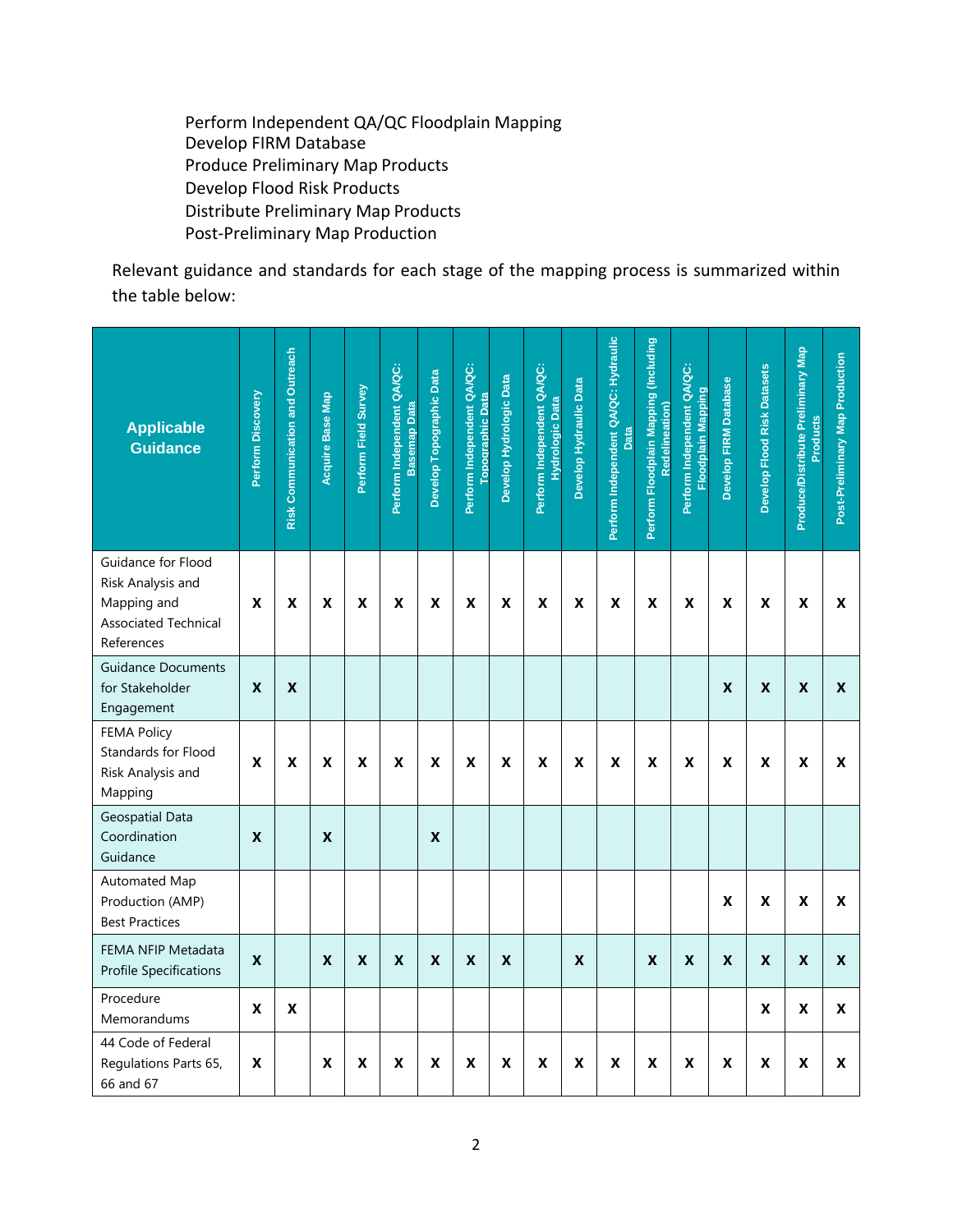# **MIP Accounts and FEMA Quality Reviews (QR):**

Main contractors must have or acquire Mapping Information Platform (MIP) accounts for project data submittals into the FEMA database for various stages of the mapping process. Strong preference is given to firms with existing MIP accounts and/or experience. Monthly calls and progress reports are held with KDA-DWR to discuss project status and a report is provided monthly to indicate percent of project completion. Below is a summary of the FEMA Quality Review (QR) MIP workflow. The contractor is responsible for all relevant QR data uploads to the MIP and for ensuring the data passes these reviews. Details on these reviews can be found within the FEMA Quality Management Guidance at: [https://www.fema.gov/sites/default/files/documents/fema\\_quality-management-guidance.pdf](https://www.fema.gov/sites/default/files/documents/fema_quality-management-guidance.pdf)

# **QR1 (Validate Draft FIRM Database)**

The execution of the QR1 review includes the upload of the draft FIRM database and metadata to the MIP and evaluated using DFIRM Validation Tools (DVT) and Metadata Manager (Metaman) to ensure an errorfree submission.

# **QR2 (Validate Preliminary FIRM)**

The execution of the QR2 review includes the upload of the Preliminary FIRM database and metadata, FIRM image files, FIS report, draft Summary Of Map Actions (SOMA), and all Letters of Map Revisions (LOMRs). The FIRM database and metadata are evaluated using DVT and Metaman to ensure an errorfree submission.

# **QR3 (Validate Preliminary FIRM)**

The execution of QR3 review includes a 10% review of the preliminary FIRM panels, FIS report, preliminary SOMA, and copies of LOMRs that revise the effective FIRM. SID 507 compliance has also been added to the QR3 level review.

# **QR4 (Validate Proposed Flood Hazard Determination (FHD) Notice)**

The QR4 Review validates the Proposed FHD Notice, Appeal Period Docket, and Appeal Start Letters.

# **QR5 (Validate Final FIRM Database and FIRM Panels)**

The QR5 process validates that the FIRM panels are in agreement with the final FIRM database. The final database and metadata are evaluated using DVT and Metaman to ensure an error-free submission.

# **QR6 (Check LFD before Distribution)**

The QR6 process validates the Letter of Final Determination (LFD) prior to the distribution of the final products. The LFD Summary Sheet/Docket and FEDD Files and LFD Questionnaire are submitted and reviewed concurrently with QR5 and QR7.

# **QR7 (Validate MSC Deliverables)**

The QR7 process validates that the FIS, FIRM and associated paperwork are in compliance with FEMA standards before delivery to the Map Service Center (MSC).

# **QR8 (Validate MSC Deliverables)**

The QR8 process validates compliance of the final products before delivery to the end users.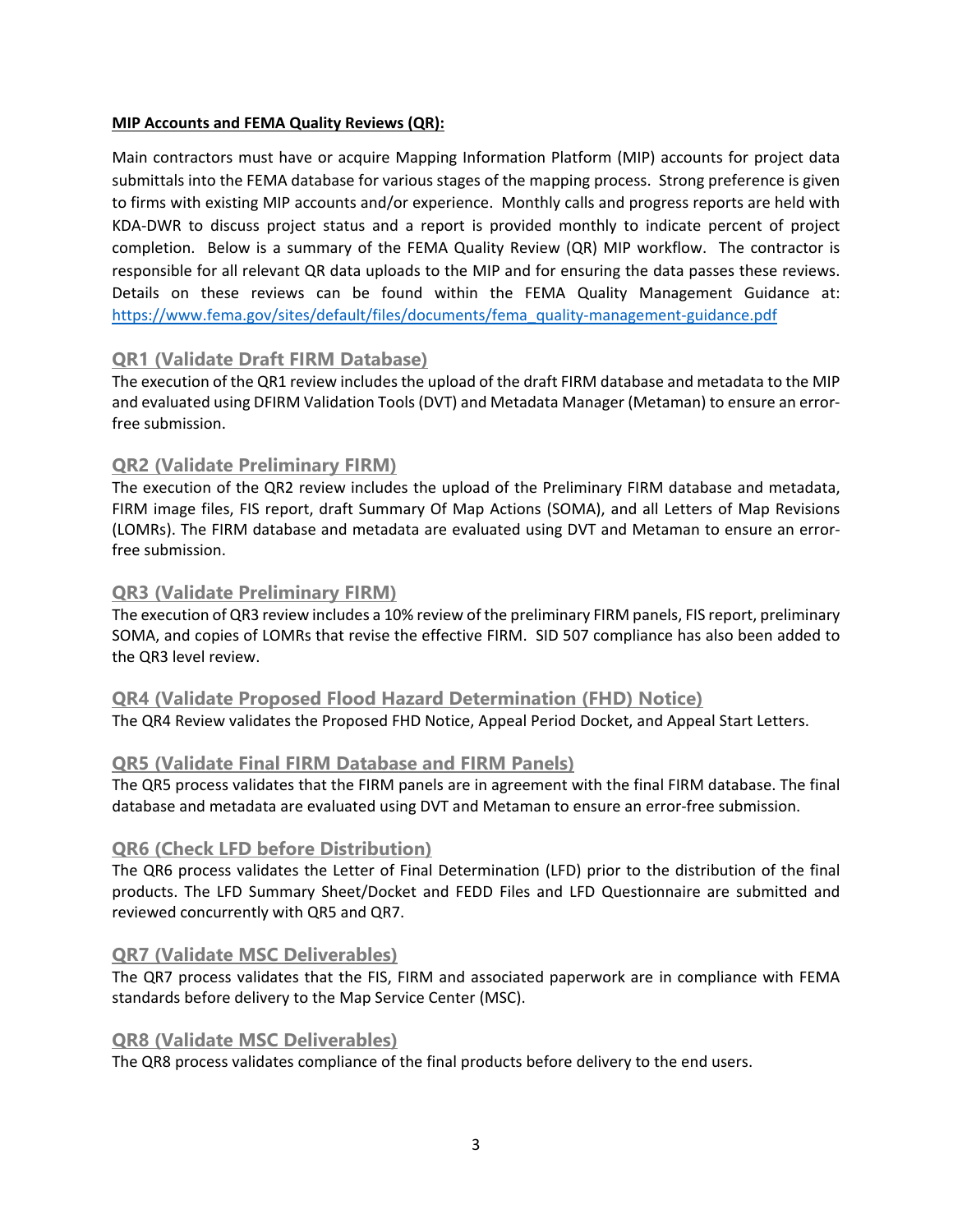### **Key Decision Point Process:**

The contractor will assist KDA-DWR as needed with the completion of FEMA's required Key Decision Points as noted below. These are important decision points within the Risk MAP process and are required to move a project forward. KDA-DWR primarily submits these but may rely on assistance from contractors during the submittal process.



### **Risk MAP Meetings:**

Selected main contractors will be responsible in assisting with the following Communication Engagement and Project Outreach meetings related to the Risk MAP process as relevant to the specific project.

# **Kick-Off Meeting**

Contractor will provide scoping lines in a GIS file for use in display on KDA-DWR's web map prior to the Kick-Off meeting. KDA-DWR will reach out to the communities to set up the meeting either in person or virtual. Presentation slides will be provided by the contractor and sent to KDA-DWR for review prior to the meeting. Contractor is expected to provide support during the meeting in the form of handouts, assisting with portions of the presentation, and helping to answer questions. A virtual meeting is considered adequate for this initial meeting. Virtual meetings are typically KDA-hosted using Zoom, however the ability to host virtual meetings is expected of contractors.

The Kick-Off meeting agenda will include introductions, a brief overview of Risk MAP Discovery, technical assistance and round table discussions using the KDA-DWR hosted interactive web map as the focal point to discuss areas of concern, flood risk data needs, possible future mitigation actions, and risk communication and public awareness issues. The meeting will wrap up with a discussion of what the next steps are.

#### **Discovery Meeting**

KDA-DWR or the designated contractor will conduct phone interviews with floodplain administrators and other officials to initiate a two-way information exchange. The calls will serve to answer questions the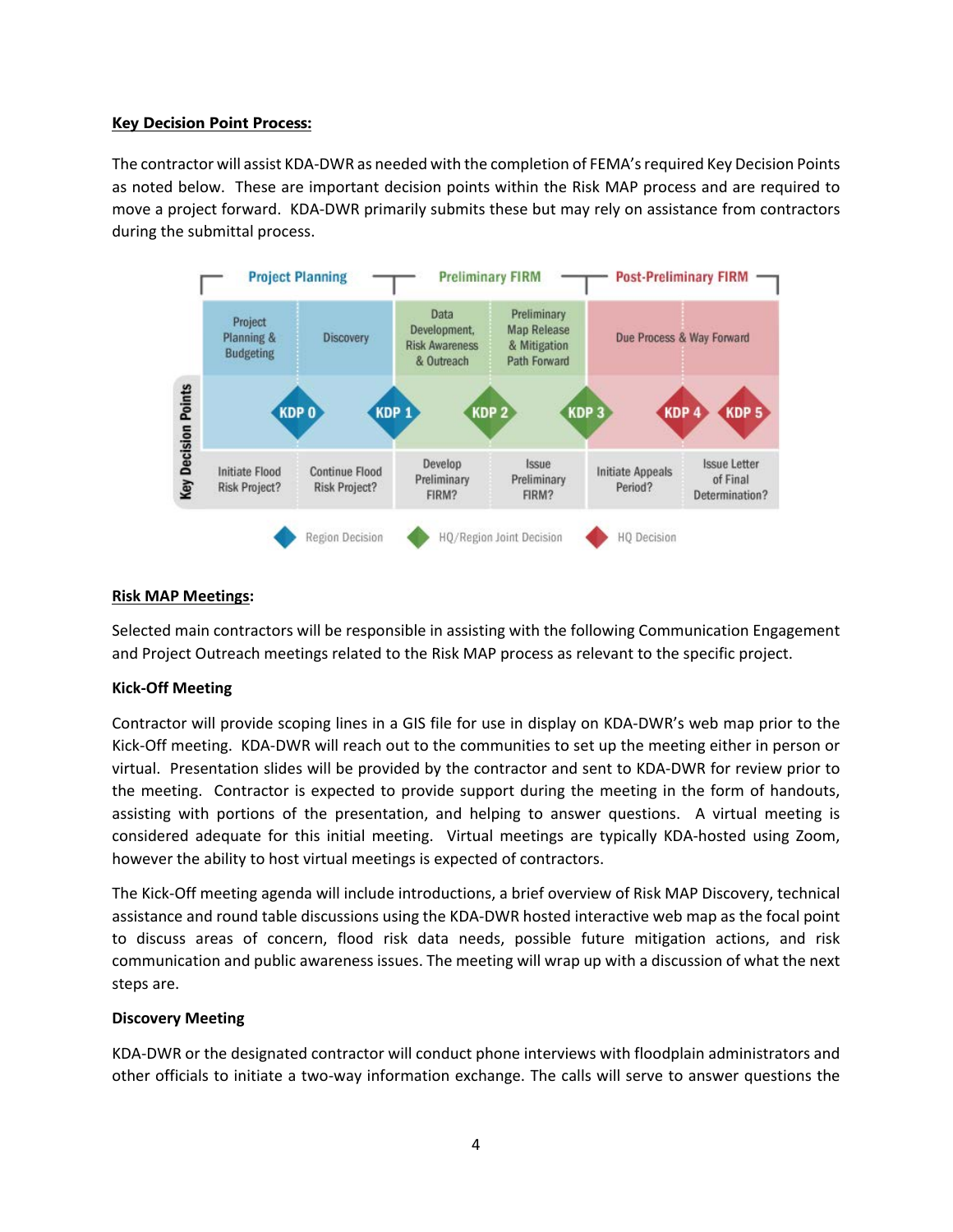floodplain managers may have, help identify flood risk data available, and identify flood risk concerns and areas of interest prior to the Discovery Meetings.

Community map review will occur at the Discovery phase of the project where BLE data has been created. This will allow us to better target areas of enhancement for Data Development, as well as to engage communities earlier in the map review process. After a review of the initial draft BLE floodplains, technical assistance will be discussed again to encourage mitigation actions. Discovery meetings will be held in person whenever possible to facilitate map review and discussion, but contractor is expected to assist with any hybrid meeting equipment to allow for virtual attendance as well.

The Discovery process will include a Discovery map and report developed by the contractor. The contractor will assist with the development of meeting materials including handouts, agendas and data layers needed for hosting on the KDA-DWR web viewer such as Changes Since Last FIRM (CSLF), etc. Upon the conclusion of Discovery, the contractor will coordinate with KDA-DWR to prepare SID 620 letters for any projects that are funded for Data Development. The letters signify the 30-day review of the planned models to be used in the project. Contractor is responsible for the creation and mailing of these letters with review by FEMA and KDA-DWR.

# **Local Levee Partnership Team (LLPT) Meeting**

If a known hydraulically significant levee is in the geographic project area, then per the Guidance for Flood Risk Analysis and Mapping - Levees, February 2018, a LLPT meeting formation and appropriate level of engagement is conducted. A Levee Analysis and Mapping Process (LAMP) Data capture task(s) will be created in the MIP to collect non-engineering data from the LLPT meetings for each hydraulically significant levee. KDA-DWR seeks a contractor knowledgeable in levee systems and certification standards in 44 CFR 65.10 for levee related projects.

# **Data Development Kickoff Meeting**

This meeting will serve as an in-depth discussion of the steps involved in taking the BLE data through enhancements and the upcoming timeline. At times, time gaps can exist between the completion of Discovery and when Data Development begins, so this meeting will serve as a refresher of the upcoming project with a more accurate timeline. Contractor will be responsible for presentation slides as well as assisting with the presentation and answering questions during the meeting. A virtual meeting is considered sufficient for this meeting.

# **Flood Risk Review (FRR) Meeting**

This meeting will be focused on community review of the enhanced BLE data. A web review link will be sent out with the floodplain information that was taken from the BLE phase and enhanced during the Data Development phase. Contractor is required to send the draft DFIRM database to KDA-DWR in the form of a geodatabase of shapefiles for use in the web viewer 2 weeks prior to the meetings. Supplemental base flood elevation lines will be provided for all Zone A floodplains.

Contractor will coordinate with KDA-DWR and FEMA on SID 621 letters that will be sent out in conjunction with the Flood Risk Review (FRR) meeting to officially notify community officials of the 30-day opportunity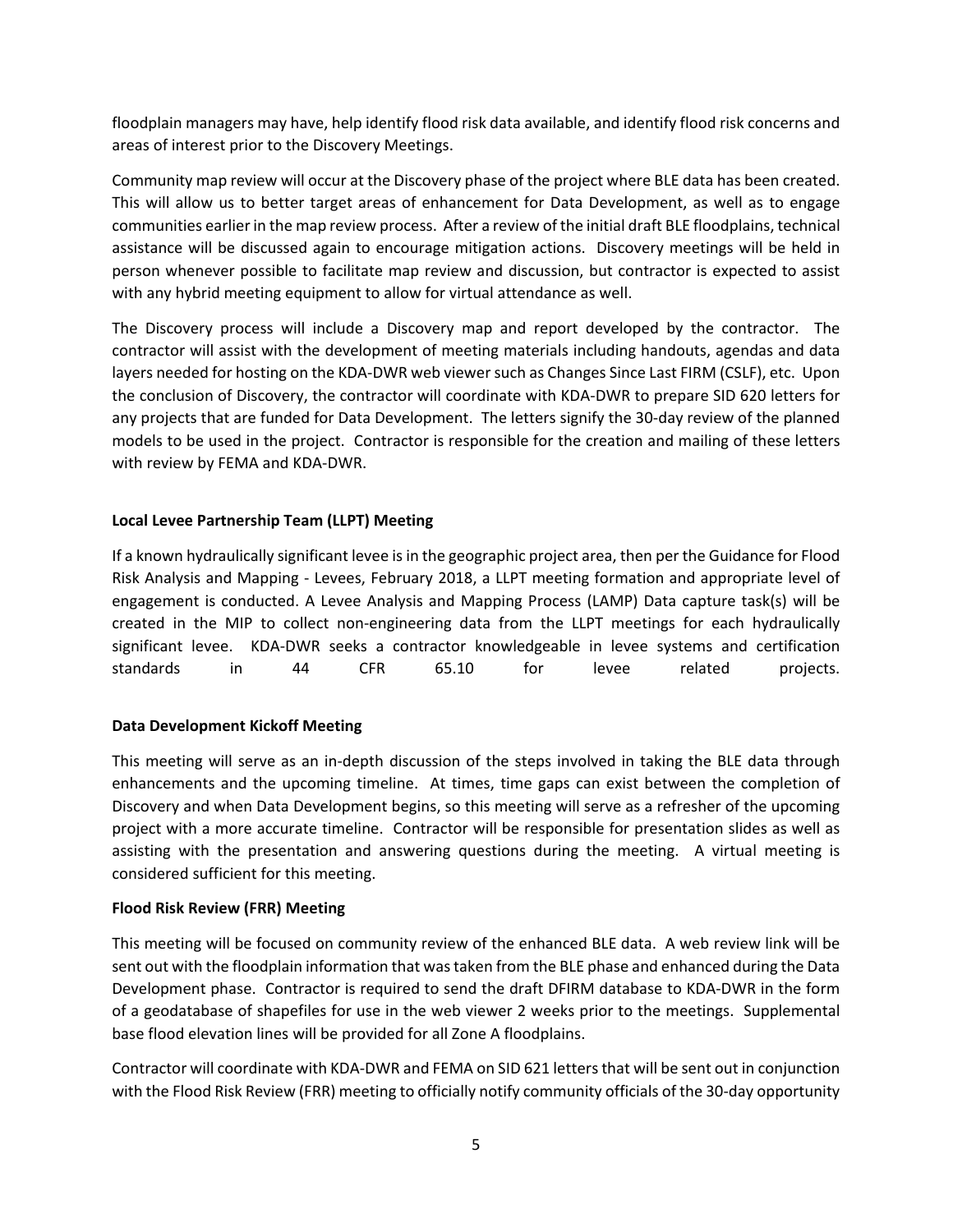to review the draft Flood Insurance Rate Map (FIRM). The contractor will be responsible for generating and mailing those letters in addition to creating meeting materials such as presentations, handouts, agenda, and providing datasets for use in the KDA-DWR web map. The FRR meeting will be held in person whenever possible with an option to join virtually. Contractor will respond to community comments and ensure any updates are carried throughout all mapping products.

# **Public Open House**

KDA-DWR will work with the local communities to organize a Community Open House to allow the public an opportunity to view the draft FIRM and FIS report. All community comments will be responded to by the contractor (with review from KDA-DWR) before setting up the Open House, and an updated draft DFIRM database will be provided to KDA-DWR to update the web viewer. A shapefile of Letter of Map Change (LOMC) status will be provided to KDA-DWR prior to the open house for use in the web viewer. Draft flood risk products including the water surface elevation grid will be part of an MXD or GIS package provided by the contractor for use within the meeting along with the LiDAR, and draft DFIRM database.

The Open House will be held at a central location in the watershed with one meeting per county. A public commenting period will run for 30-days. Contractor is responsible for attending the open house, providing fact sheets and handouts, as well as making any adjustments as deemed necessary based on public feedback and providing written responses to public comments. Open Houses are held prior to preliminary issuance of the maps. In the event that an in-person Open House is not allowed, a virtual option will be considered.

# **Consultation Coordination Officer (CCO) Meeting**

This meeting will cover the next steps after preliminary maps including the 90-day appeal period, 30 day comment period, Letters of Map Amendment (LOMA) and the SOMA, Letter of Final Determination (LFD), and 6-month adoption period. Contractor will be responsible for helping to present at the meeting and publishing the Federal Register notification and newspaper publications to initiate the appeal period. A virtual meeting is considered adequate for the CCO Meeting unless in person is request by the communities.

#### **Risk MAP Tasks:**

# **Task 1: Develop Topographic data**

The LiDAR data will be used for hydrologic analysis, hydraulic analysis, floodplain boundary delineation, and/or testing of floodplain boundary standard compliance. The topographic bare earth Digital Elevation Model (DEM) LiDAR data for these studies is accessible from the Data Access and Support Center (DASC) in Kansas. The Contractor will be responsible for converting the information into FEMA submittal format and making required submissions in the MIP. The Data Capture Standard (DCS) must be met for this deliverable to be acceptable.

#### **Task 2: Prepare Base Map**

Base map Preparation activities consist of obtaining and formatting the digital base map for the project. Activities also include the review of the base map and obtaining the necessary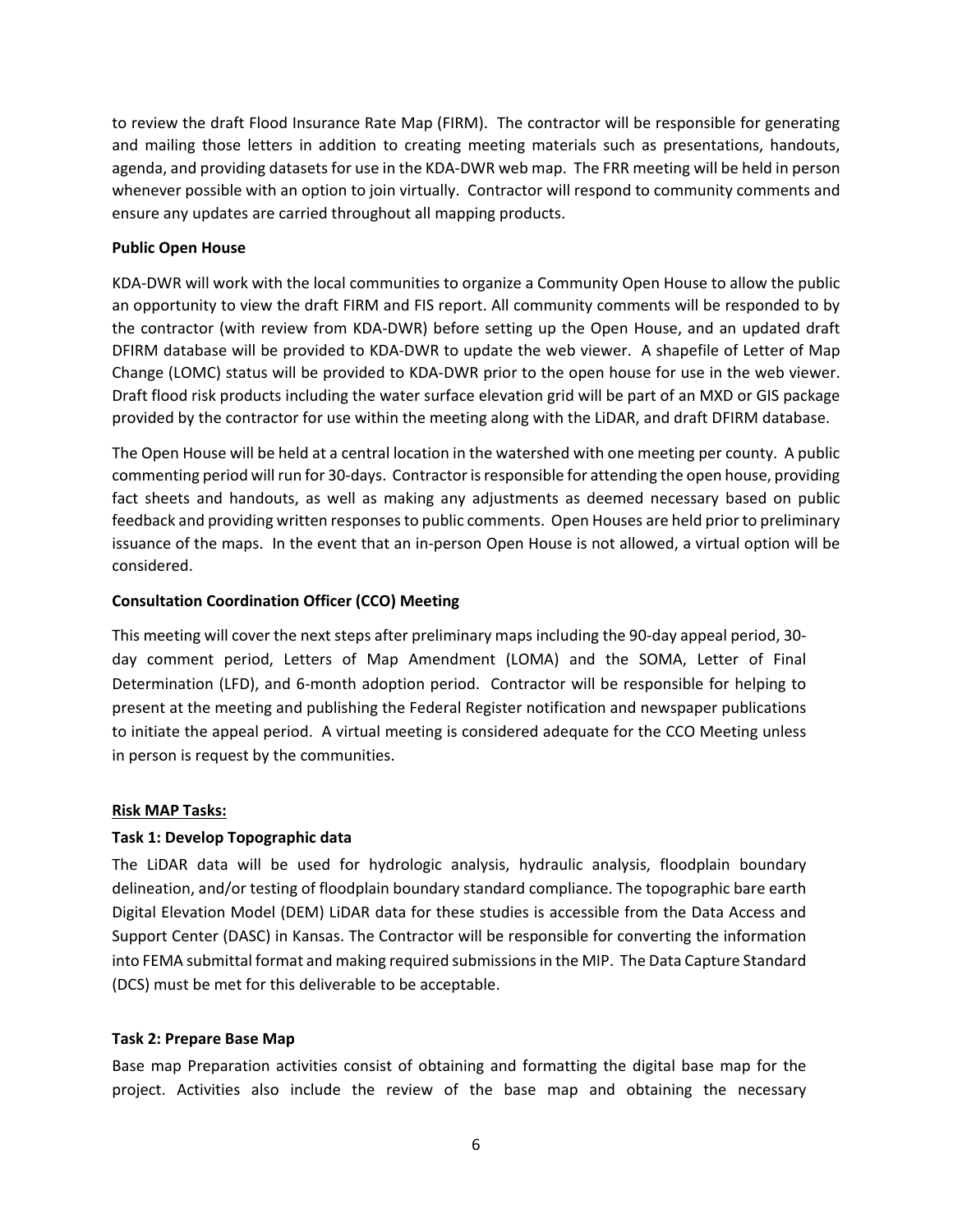documentation/verification that base map data source(s) may be used and distributed by FEMA. This task is equivalent to the Acquire Base Map task in the MIP. KDA-DWR requests contractor typically uses National Agriculture Imagery Program (NAIP) imagery unless local imagery is provided. Transportation lines and political boundaries are derived from DASC.

# **Task 3: Develop Hydrologic Data**

Contractor must be proficient with computer software such as HEC-HMS for hydrologic modeling as appropriate. Hydrologic analysis activities include the determination of peak flood discharges, the use of rainfall-runoff models, regression equations, gage analysis, and hydrograph development to support the level of detail required for projects. The contractor shall calculate peak flood discharges and/or flood hydrographs for the 10%, 4%, 2%, 1%, "1% plus" and 0.2% annual chance events. These flood discharges will be the basis for subsequent Hydraulic Modeling. In addition, the contractor will be responsible for addressing any and all comments resulting from the ITR, including resubmittal of deliverables as needed to pass technical review. The contractor must ensure hydrology data meets FEMA standards and is responsible for uploading data to the MIP. Contractor must document hydrology methods within a Hydrology and Hydraulics report.

# **Task 4: Develop Hydraulic Modeling:**

Hydraulic analysis activities include establishing the flood elevations for the 10%, 4%, 2%, 1%, "1% plus" and 0.2% annual chance events based on flood discharge rates computed under Develop Hydrologic Data. Contractor must be proficient with HEC-RAS for hydraulic modeling. Experience with the latest versions of HEC-RAS and 2D modeling is strongly preferred. KDA-DWR is now focusing on creating 2D floodways where appropriate. Proficiency in 2D modeling is desired to help with holding training classes for other firms. Demonstrated ability to perform this work is required.

Proper scoping is required to ensure adequate budgets are prepared. Contractor shall meet with KDA-DWR on any scoping concerns or questions prior to submitting an estimate for work to ensure that the project is in line with expectations. Familiarity with relevant guidance is necessary to ensure that the work is completed correctly and meets standards. Contractor will coordinate with KDA-DWR to provide scoping lines at the initiation of the project and any necessary data throughout the life of the project to assist in updating the CNMS database as needed. Contractor is responsible for MIP data uploads.

During the BLE phase with 2D modeling, contractor will provide the raw model output water surface elevation grid, in addition to a cleaned-up version of the Special Flood Hazard Area (SFHA) polygon that is clipped to the 1 square mile drainage extent or to meet effective mapping extents. This will avoid confusion on which products may become regulatory vs the supplemental data that the 2D modeling shows on flood risk. In addition, BFE contour lines from the 2D modeling will be provided prior to the Discovery Meeting or Flood Risk Review meeting depending upon the project phase.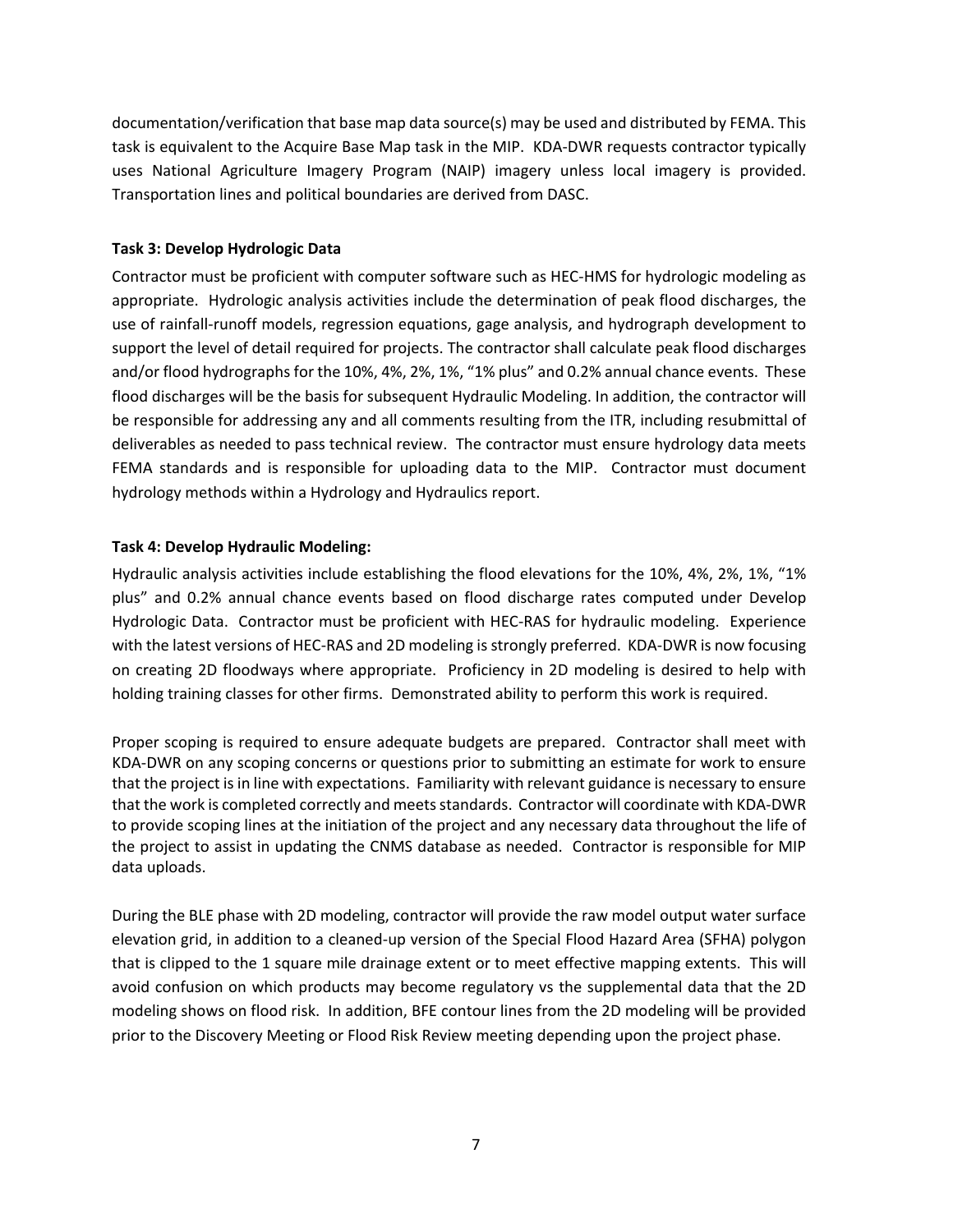During the Data Development phase, the BLE data is enhanced for detailed AE studies and sometimes for Zone A studies as deemed appropriate through the Discovery phase or identified within the Independent Technical Review (ITR). Detailed studies must include the addition of surveyed structures such as bridges and culverts within the models. Preference for Zone AE studies in Kansas is to include a floodway where development is likely to occur to lessen the burden on individuals in having to hire engineers for supplemental studies.

### **Task 5: Perform Floodplain Mapping and Develop DFIRM Database**

Delineation of the 1% and 0.2% annual chance floodplain boundaries shall occur by the contractor. These boundaries are required for display in the FIRM panels and for delivery to KDA-DWR for use in project web maps prior to the Discovery or FRR meetings. Draft FIS report and AMP panels are created at this stage of the process for use at the Open House and for review. The draft DFIRM database must be provided to the communities for review to comply with SID 621 and the 30-day comment period.

### **Task 6: Independent Technical Review (ITR):**

BLE projects as well as Data Development projects will go through Independent Technical Review by another firm that has a contract with DWR. The stages of ITR review are at BLE, hydrology, hydraulics, and floodplain mapping. Such review is important for ensuring consistency and accuracy within the floodplain mapping projects across the state. Contractor is responsible for submitting ITR review on time and copying KDA-DWR staff. Virtual meetings can be held to discuss any issues with ITR, and these should occur ASAP when any items are identified, and the FEMA Project Officer will be kept in the loop. Spreadsheets outlining items for review at each mapping stage are available on request.

#### **Task 7: Produce and Distribute Preliminary Map Products**

Once community review and public review phases have been resolved, the project is ready to submit for QR3 and KDP3 review prior to preliminary issuance. Contractor is responsible for ensuring the data passes QR3 and SID 507 compliance.

The contractor shall prepare letters and issue Preliminary products by mailing paper copies of the FIRM panels, FIS, Fact Sheet, Checklist, Preliminary Summary of Map Actions (SOMA – as applicable) to each community Chief Executive Officer (CEO) and floodplain administrator within the project area. An FTP site location will be provided by KDA-DWR for the contractor to upload all of the preliminary products. A link to download these will also be sent to all communities within the project area.

#### **Task 8: Post-Preliminary Map Production**

Contractor will complete the statutory, regulatory, and administrative activities required to finalize the FIRM and FIS report after the Preliminary copies of the FIRM and FIS reports have been issued to the community officials.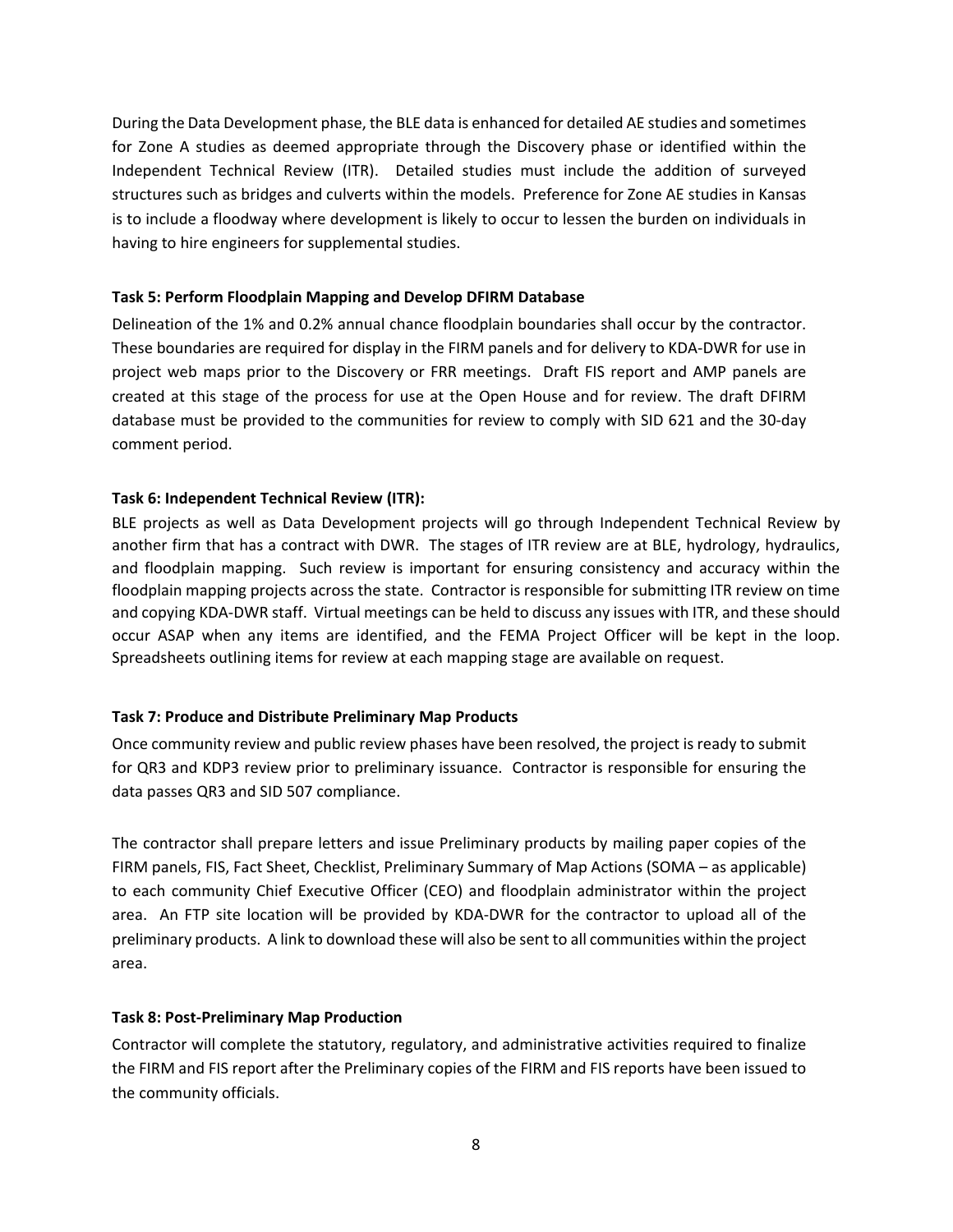A summary of the required actions is below:

News release preparation

Initiation of statutory 90-day appeal period

Flood Hazard Determination notices to be published in the Federal Register

The contractor will ensure that news release notifications of proposed Flood Hazard Determination changes are published in prominent newspapers as determined during the CCO meeting

Resolution of Appeals and comments: While most comments and appeals are hopefully avoided by closely working with community officials and having the open house prior to preliminary, there may still be official comments and appeals. The contractor shall review and resolve appeals and comments received during the 90-day appeal period in accordance with FEMA standards.

A summary of these responsibilities is below:

Prepare and mail acknowledgment letter on FEMA letterhead with FEMA signature following FEMA concurrence.

Perform technical review of submitted information.

Prepare a draft resolution letter for appeals and comments, on FEMA letterhead for FEMA signature, and (as necessary) revised FIRM and FIS report materials for FEMA review.

Mail resolution letter(s) upon FEMA concurrence.

The Contractor shall prepare all associated correspondence using FEMA letterhead and mail upon authorization by FEMA. All appeal and comment correspondence shall be on FEMA letterhead and signed by FEMA.

# Issuing the Letter of Final Determination (LFD):

Contractor will coordinate with KDA-DWR and PTS for any tasks related to issuing LFD. Tasks may include final SOMA preparation and revalidation letters.

Flood Risk Products should be finalized prior to LFD and after any appeals have been resolved so as to match the effective data.

# **Task 9: Develop Flood Risk Products**

Contractor shall create Water Surface Elevation and Depth grids for all the modeled events in accordance with FEMA guidance and standards. Contractor will also create percent chance grids and Average Annualized Loss data, as required by FEMA. Additional optional data sets may be scoped depending on the project.

# **Levee Mapping:**

For communities with levees, contractor shall analyze and determine feasible mapping options per FEMA's LAMP process. This may involve showing the results of a mapping scenario where a levee is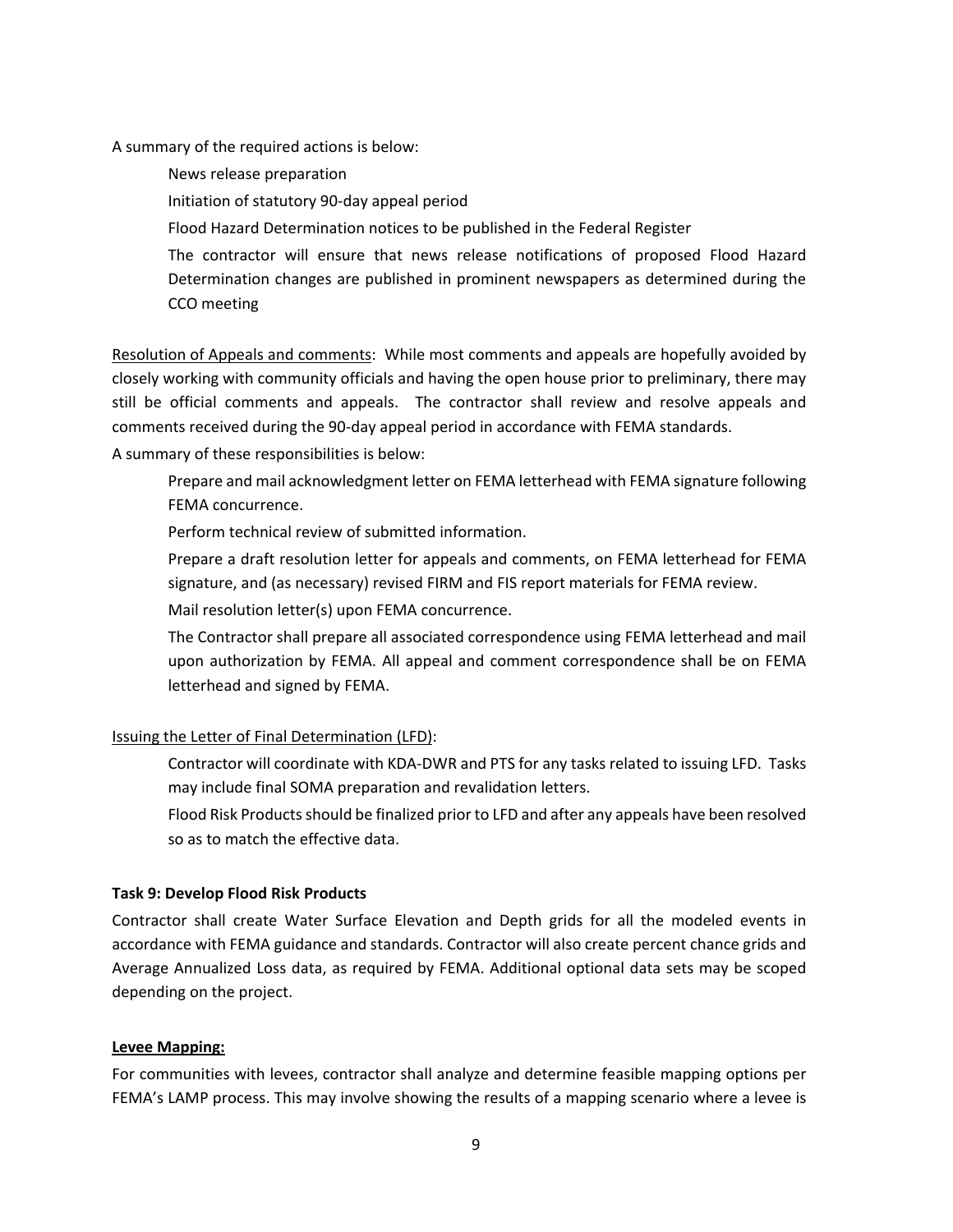no longer certified, which is called natural valley. These projects involve coordinating with the communities as well as other relevant agencies, such as the USACE, to determine future levee projects. A contractor knowledgeable in 44 CFR 65.10 is desired to advise communities on the levee certification options. Contractor will work closely with FEMA and KDA-DWR to scope appropriate future projects with timelines that make sense to the community plans for certification.

### **Mitigation Technical Assistance:**

KDA-DWR is offering technical assistance to communities to help identify projects that can result in mitigation actions to reduce flooding. Several contractors are desired to assist with projects such as risk assessments for structures, using engineering analysis to show what types of projects could reduce the impacts in flood prone areas, assisting with a Benefit-Cost Analysis for a grant application, supporting participation in the Community Rating System. The 2D models from the Base Level Engineering (BLE) studies can be leveraged for these projects to support the study of infrastructure improvements and seeing the resulting flood reduction. The end goal is creating solid studies to support projects that can result in on the ground mitigation actions whether through BRIC or other funding. KDA-DWR technical assistance projects can be located at: [https://agriculture.ks.gov/divisions](https://agriculture.ks.gov/divisions-programs/dwr/floodplain/mapping/technical-assistance)[programs/dwr/floodplain/mapping/technical-assistance](https://agriculture.ks.gov/divisions-programs/dwr/floodplain/mapping/technical-assistance)

### **Schedule Considerations:**

If contractor is selected, any future project estimates must include a detailed time and cost schedule. Assistance with filling out required grant documentation such as the Mapping Activity Statement (MAS) is required. When appropriate, the CTP will include within the MAS the known levee system information derived from the USACE National Levee Database (NLD) [https://levees.sec.usace.army.mil/#/.](https://levees.sec.usace.army.mil/#/) Work is performed under the FEMA CTP grant that contains strict Period of Performance (PoP) end dates. Any delays in projects must be explained immediately to KDA-DWR and Corrective Action Plans submitted upon request. FEMA has the right to not extend grants if the reasons for project delays are not adequate. This could put the CTP at risk of losing future funding for FEMA CTP work if performance and adherence to schedules fails. KDA-DWR reserves the right to not contract with a company in the future due to poor performance or failing to meet deadlines.

#### **KDA-DWR Preferences:**

Preference will be given to the contractor with relevant experience that has a local office in Kansas and who is able to provide a sound budget management approach without sacrificing quality within the mapping standards. KDA-DWR has certain floodplain mapping and modeling preferences and seeks to contract with companies who will listen and take into account CTP preferences. KDA-DWR wishes to be involved in scoping calls to help set appropriate budgets and expects to be notified of any threats to project schedules or scopes immediately so that a resolution can be made in conjunction with KDA-DWR and FEMA.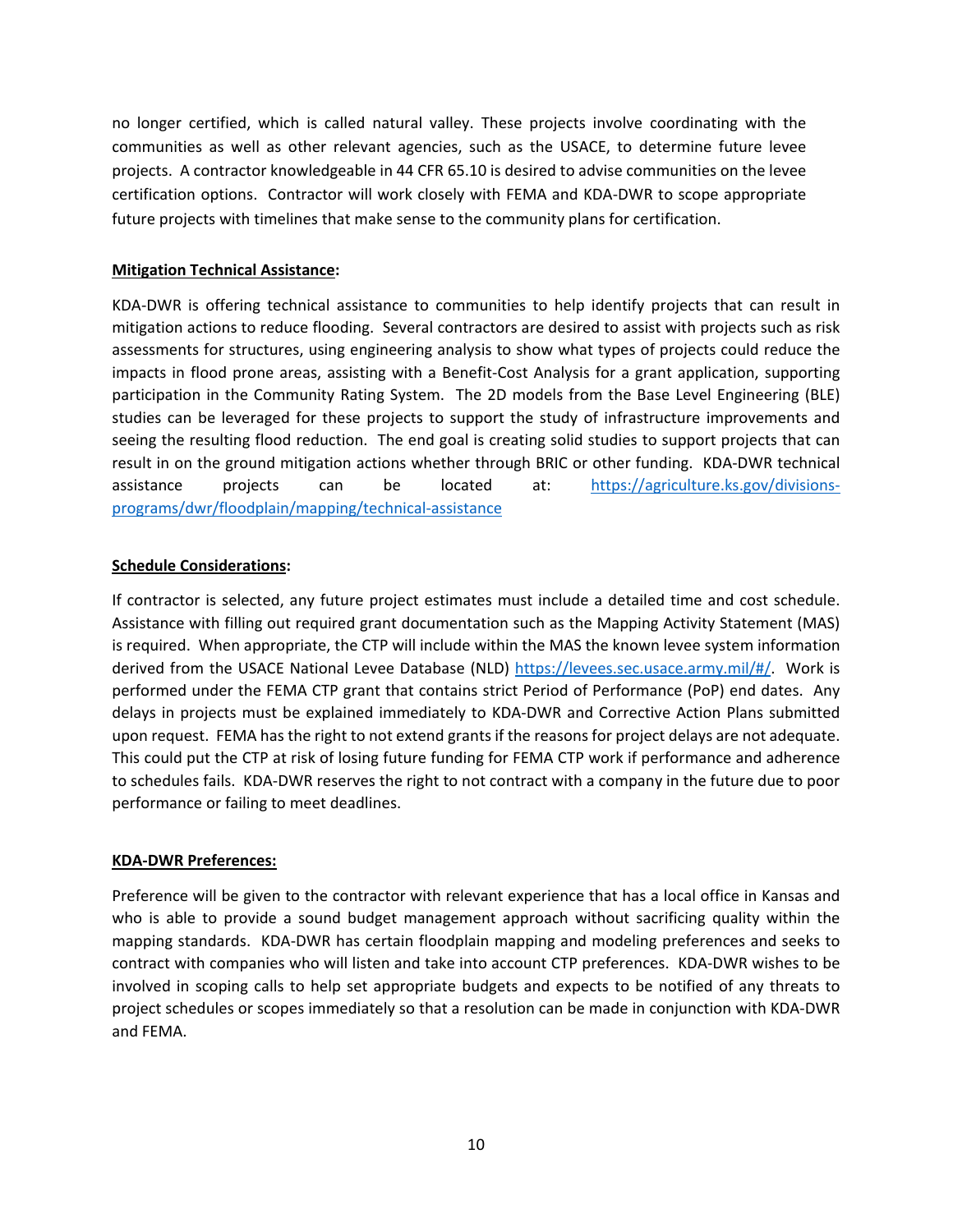# **The following shall be included in the Qualifications:**

# **A. Background and Qualifications:**

- a. History of firm or firms submitting the proposal
- b. Past performance and general qualifications for floodplain projects
- c. Size, organization, and location of firm. Strong preference will be given to firms with local Kansas offices.
- d. Experience in managing CTP projects
- e. Current fee structure for positions performing work as described in this RFQ

# **B. Approach to Proposed Projects:**

- a. A full list of project team members and their qualifications. Discuss the qualifications and scope of services to be provided by each team member
- b. Sub-consultants proposed for the Project Team and their qualifications and scope of services
- c. Discuss potential risks to project schedules and solution strategies to those risks
- d. Budget Management approach
- e. Quality Assurance/Quality Control approach

# **C. Related Experience**

- a. Related project experience, specifically experience related to floodplain management, hydrologic and hydraulic studies, Base Level Engineering (BLE), 2D modeling, technical assistance, levees, and the Risk MAP program.
- b. Specific examples and philosophy related to working with FEMA and working with FEMA guidelines and specifications
- c. Discuss your team's approach to working with KDA-DWR and FEMA while satisfying the requirements of the project. The consultant, and sub-consultants should provide references and be able to demonstrate project completion on time and within budget.

# **D. Workload:**

- a. Current and projected workload including past, present, and upcoming projects utilizing similar skillsets required for work described in this RFQ
- b. Address capacity to perform work

# E. **Other Relevant Information:**

- a. Include any other relevant information that you feel is important to the work or Selection Committee
- b. Please explain any other factors that make your consultation team uniquely qualified to provide professional services for these projects

Proposals are due by June 30, 2022. Please mail 6 copies of your proposal to the address below or send by email to:

Tara Lanzrath Kansas Department of Agriculture Division of Water Resources 1131 SW Winding Road, Suite 400 Topeka, KS 66615 [Tara.Lanzrath@ks.gov](mailto:Tara.Lanzrath@ks.gov)